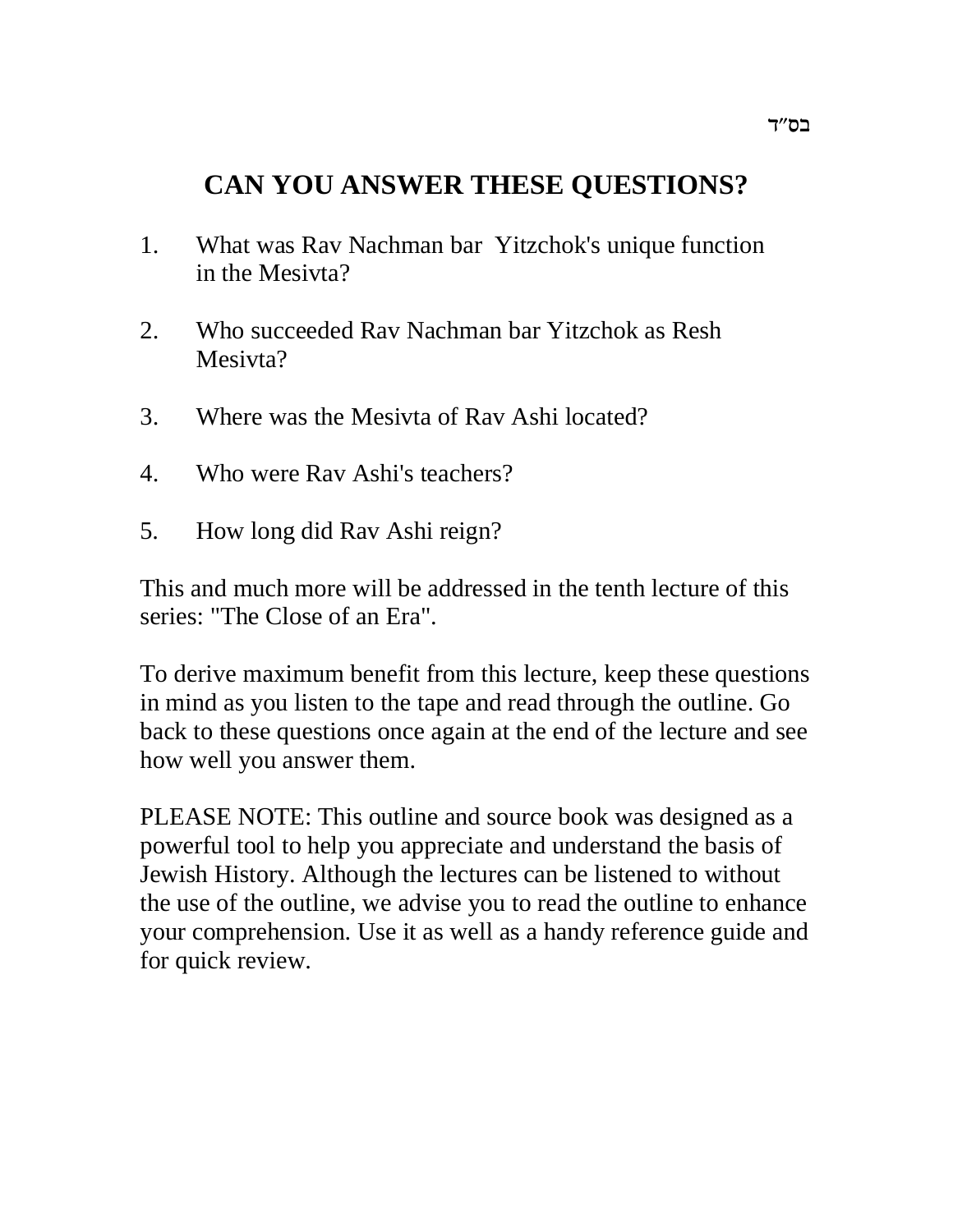#### THE EPIC OF THE ETERNAL PEOPLE Presented by Rabbi Shmuel Irons

#### Series IV Lecture #10

#### THE CLOSE OF AN ERA

#### $\mathbf{L}$ A New Era

 $A_{\cdot}$ 

ובתר רבא איפלגין תרתי מתיבתא רב נחמן בר יצחק בפומבדיתא ארבעה שנים ושכיב בשנת תרס"ז ורב פפא דהוה בנרש קרוב לסורא ומלך בה תשע עשר שנין ושכיב בשנת תרפ"ב. 98 אגרש״ג

After the death of Rava the Mesivta was divided into two. Rav Nachman bar Yitzchok became Rosh Yeshiva in Pumbedeisa for four years. He died in the year 356. Rav Papa became Rosh Yeshiva in Nersh, close to Sura, for a period of nineteen years. He died in the year 371. The Letter of Rav Sherira Gaon pp. 89

**B.** כי אתא רב פפא ורב הונא בריה דרב יהושע מבי רב, פרשוה. בבא קמא ז: – בבא קמא פט. – עירובין יב. – שבועות לד. – זבחים טו.

When R. Papa and R. Huna the son of R. Joshua had arrived from the house of study they Bava Kama 7b, Bava Kama 89a, Eiruvin 12a, Shavuos 34a, explained it thus. Zevachim 15a

 $C_{\cdot}$ 

בסורא אמרי להא שמעתא בהאי לישנא. בנהרדעא מתנו. סוכה יז:

In Sura they taught this decision in the above words; in Nehardea they taught [as follows]: Sukkah 17b. See also Sukkah 19a, Sanhedrin 24b, Chullin 37b

 $\Pi$ . Rav Papa

 $\mathbf{A}$ 

נח נפשיה דרב אדא בר אבא. רב יוסף אמר: אנא ענישתיה, דאנא לטייתיה. . . . רב נחמן בר יצחק ריש כלה הוה, כל יומא מיקמי דניעול לכלה, מרהיט בהדיה רב אדא בר אבא לשמעתיה והדר עייל לכלה. ההוא יומא נקטוה רב פפא ורב הונא בריה דרב יהושע לרב אדא בר אבא משום דלא הוו בסיומא, אמרו ליה: אימא לן הני שמעתתא דמעשר בהמה היכי אמרינהו רבא, אמר להו: הכי אמר רבא והכי אמר רבא. בבא בתרא כב.

R. Adda b. Abba died. **R. Yoseph** said: It is through me that he has been punished. . . . R. Nachman b. Yitzchok was the regular lecturer of the Kallah. Every time before he went to give his discourse, he used to run over it with R. Adda b. Abba; and only then would he attend the Kallah. One day R. Papa and R. Huna the son of R. Yehoshua got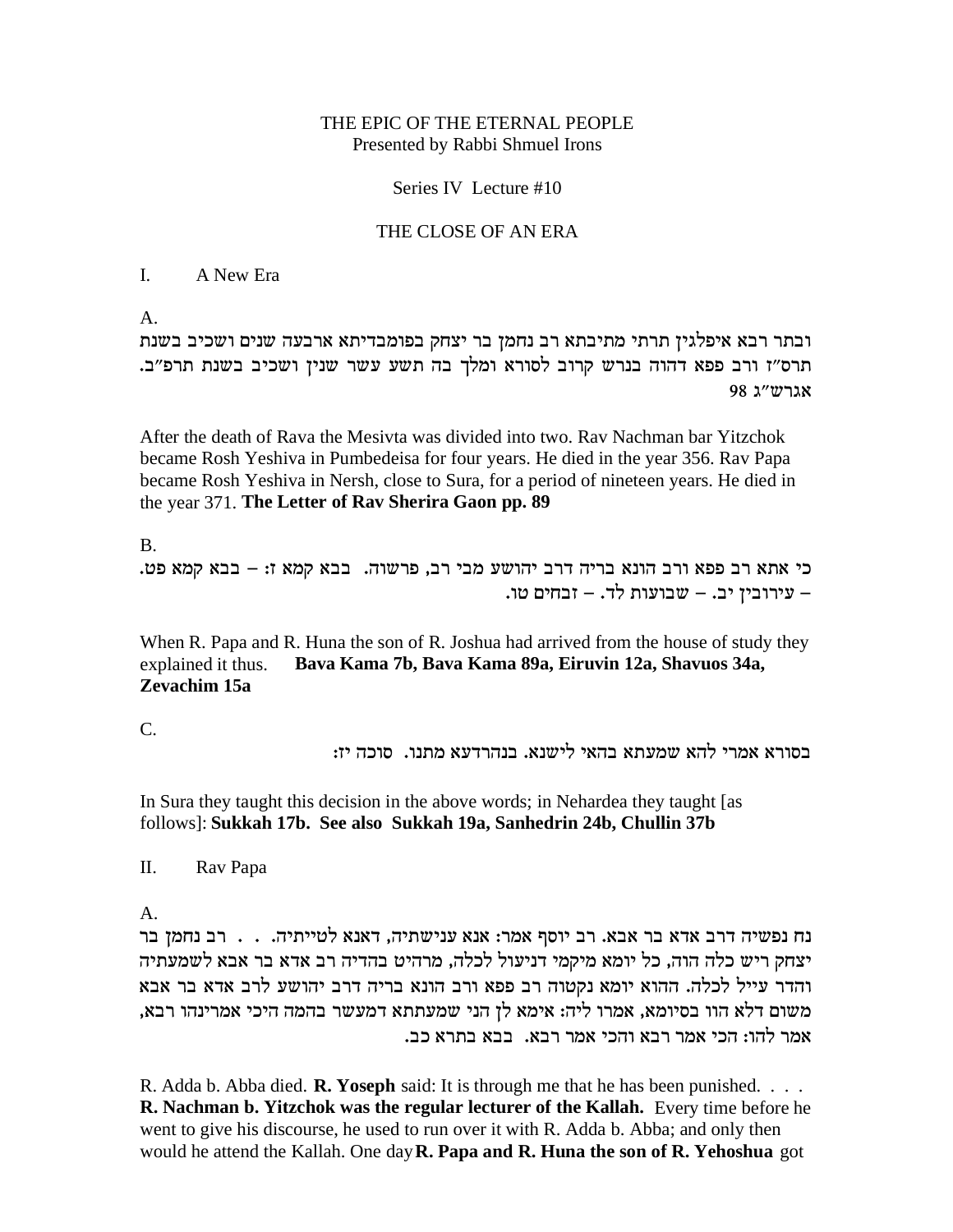hold of R. Adda b. Abba because they had not been present at the concluding discourse [or rather the review] of Rava on the tractate Bekhoroth, and said to him: Tell us how Rava discussed the law of the 'Tithing of cattle.' He then gave them a full account of Rava's discourse. **Bava Basra 22a**

## B.

הנכנס לאגם בחלום ־ נעשה ראש ישיבה, ליער ־ נעשה ראש לבני כלה. רב פפא ורב הונא בריה דרב יהושע חזו חלמא, רב פפא דעייל לאגמא ־ נעשה ראש ישיבה, רב הונא בריה דרב יהושע דעייל ליער ־ נעשה ראש לבני כלה. איכא דאמרי: תרווייהו לאגמא עיילי, אלא רב פפא דתלי טבלא ־ נעשה ראש ישיבה. רב הונא בריה דרב יהושע דלא תלי טבלא ־ נעשה  $\lambda$ ראש לבני כלה. ברכות נז

If one dreams that he walks into a marsh, he will become the head of a Yeshiva; if into a forest he will become the head of the Kallah. R. Papa and R. Huna the son of Yehoshua both had dreams. R. Papa dreamt that he went into a marsh and he became head of an academy. R. Huna the son of R. Yehoshua dreamt that he went into a forest and he became head of the Kallah. Some say that both dreamt they went into a marsh, but R. Papa who was carrying a drum became head of the academy, while R. Huna the son of R. Yehoshua who did not carry a drum became only the head of the Kallah. **Berachos 57a**

# C.

רב הונא בר מנוח ורב שמואל בר אידי ורב חייא מווסתניא הוו שכיחי קמיה דרבא כי נח נפשיה דרבא אתו לקמיה דרב פפא. כל אימת דהוה אמר להו שמעתא ולא הוה מסתברא להו הוו מרמזי אהדדי. חלש דעתיה. אקרויה בחלמיה \_(זכריה י"א) ואכחד את שלשת הרעים. למחר, כי הוו מיפטרו מיניה אמר להו: ליזלו רבנן בשלמא. רב שימי בר אשי הוה שכיח קמיה דרב פפא, הוה מקשי ליה טובא. יומא חד חזייה דנפל על אפיה, שמעיה דאמר: רחמנא .<br>ליצלן מכיסופא דשימי. קביל עליה שתיקותא, ותו לא אקשי ליה. תענית ט

R. Hunah b. Manoach and R. Shmuel b. Idi and R. Chiyya of Vastanya were wont to attend the discourses of Rava. When Rava died they came to those of R. Papa and whenever he expounded to them a law which did not appeal to them they made hints at one another, and thus hurt him greatly. In a dream he was made to recite the verse, 'And I cut off the three shepherds'. When next day these disciples took leave of him he said to them, Go in peace.

R. Shimi b. Ashi was wont to frequent [the discourses] of R. Papa and used to annoy him very much with questions. One day he observed that R. Papa fell on his face [in prayer] and he heard him saying. 'May G-d preserve me from the insolence of Shimi'. The latter thereupon vowed silence and annoyed him no more [with questions]. **Taanis 9a**

### D.

אמר רב פפא: זרע ולא תזבין, אע״ג דכי הדדי נינהו הני מברכן זבין ולא תיזול, הני מילי ביסתרקי, אבל גלימא לא מיתרמיא ליה טום ולא תשפיץ, שפוץ ולא תיבני, שכל העוסק בבנין מתמסכן קפוץ זבין ארעא מתון נסיב איתתא נחית דרגא נסיב איתתא סק דרגא בחר .שושבינא. יבמות מג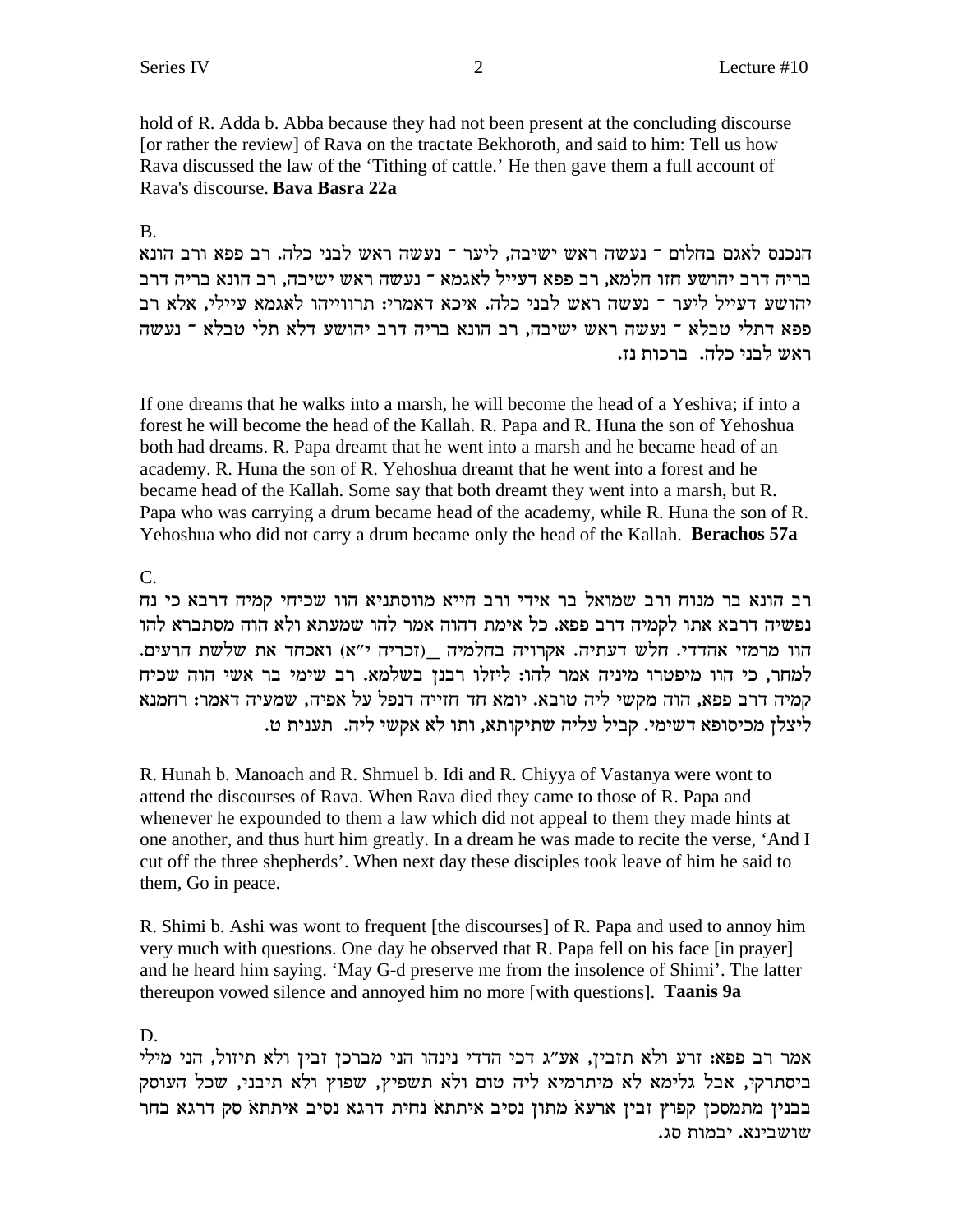R. Papa said, 'Sow but do not buy, even if the cost is the same; there is a blessing in the former. Sell out to avoid disgrace; but only mattresses, [not] however, a cloak, [since one] might not always again obtain [a suitable one]. Stop up and you will need no repair; repair and you will not need to rebuild; for whosoever engages in building grows poor. Be quick in buying land; be deliberate in taking a wife. Come down a step in choosing your wife; go up a step in selecting your shoshbin. **Yevamos 63a**

# E.

: רב הונא בריה דרב יהושע חלש, על רב פפא לשיולי ביה. חזייה דחליש ליה עלמא, אמר להו צביתו ליה זוודתא. לסוף איתפח, הוה מיכסיף רב פפא למיחזייה. אמר ליה: מאי חזית? אמר ליה: אין, הכי הוה. ואמר להו הקדוש ברוך הוא: הואיל ולא מוקים במיליה ־ לא תקומו .<br>בהדיה, שנאמר נשא עון ועבר על פשע, למי נושא עון ־ לעובר פשע. |ר״ה יז R. Huna the son of R. Yehoshua was once ill. R. Papa went to inquire about him. He saw that he was very ill and said to those present, Make ready provisions for his [everlasting] journey. Eventually, however, he [R. Huna] recovered, and R. Papa was anxious to see him. He said to him, What did you see [in your illness]? He replied, It was indeed as you thought, but the Holy One, blessed be He, said to them [the angels]: Because he does not insist upon his rights, do not be particular with him, as it says, Forgiving iniquity and passing by transgression. Who is forgiven iniquity? He who passes by transgression. **Rosh HaShanah 17a**

III. Rav Nachman bar Yitzchok

# A.

יתיב רב נחמן בר יצחק אחוריה דרבא, ויתיב רבא קמיה דרב נחמן. אמר ליה רב נחמן בר יצחק לרבא: עירובין מג:

R. Nachman b. Yitzchok was sitting behind Rava while the latter sat before R. Nachman when R. Nachman b. Yitchok said to Rava: **Eiruvin 43b**

# B.

אמר ליה רב נחמן בר יצחק לרב חייא בר אבין: הני תפילין דמרי עלמא מה כתיב בהו*י* אמר . ליה: (דברי הימים א' י"ז): ומי כעמך ישראל גוי אחד בארץ. ברכות ו

R. Nachman b. Yitzchok said to R. Chiya b. Avin: What is written in the tefillin of the Lord of the Universe? — He replied to him: And who is like Thy people Israel, a nation one in the earth. **Berachos 6a**

C.

ומדרבי נחמן בר יצחק נמי, אין מזל לישראל. דאימיה דרבי נחמן בר יצחק אמרי לה כלדאי: בריך גנבא הוה. לא שבקתיה גליויי רישיה. אמרה ליה: כסי רישיך, כי היכי דתיהוי עלך אימתא דשמיא, ובעי רחמי. לא הוה ידע אמאי קאמרה ליה. יומא חד יתיב קא גריס תותי דיקלא, נפל גלימא מעילויה רישיה דלי עיניה חזא לדיקלא, אלמיה יצריה, סליק פסקיה לקיבורא בשיניה. שבת קנו: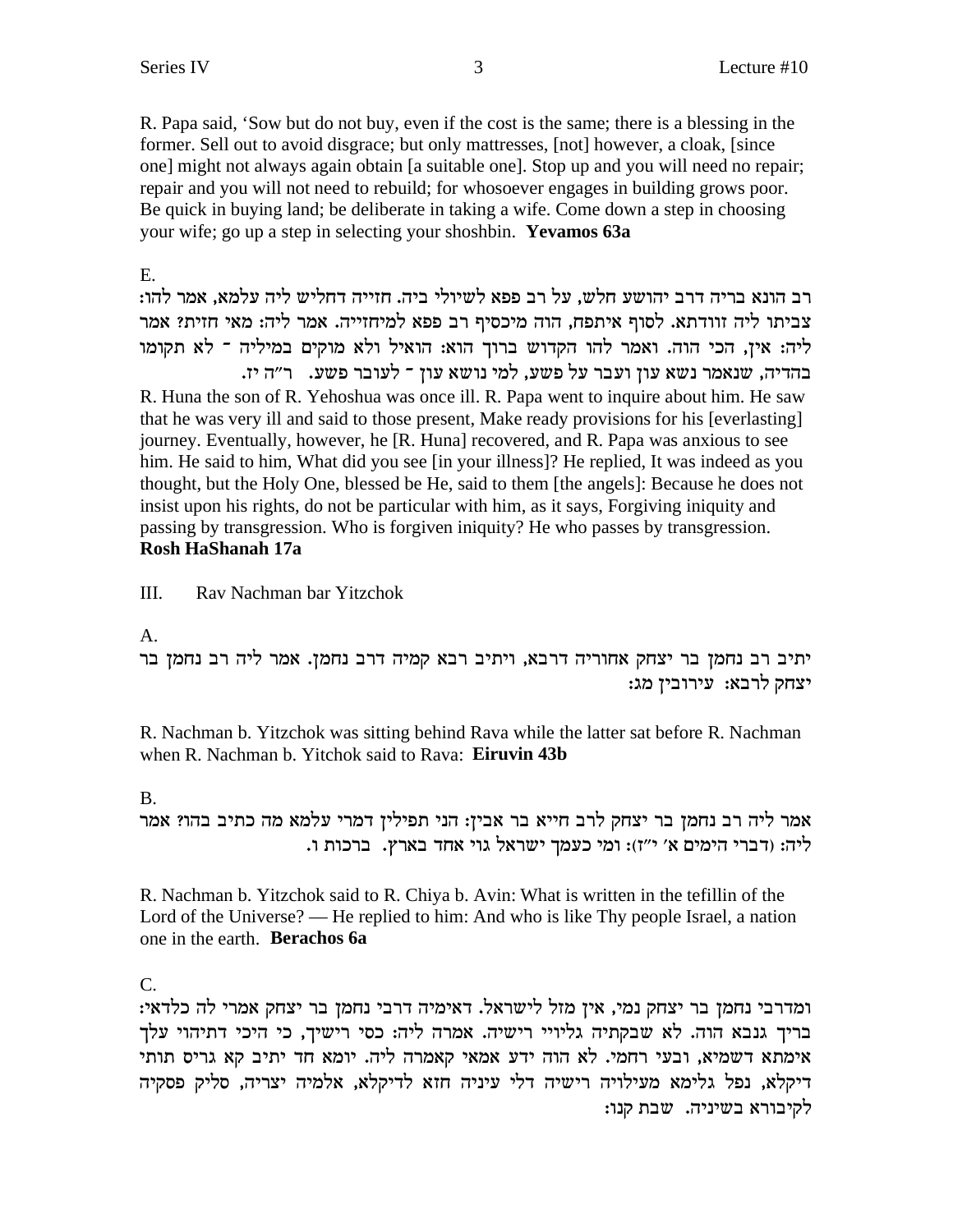From R. Nachman b. Yitzchok too [we learn that] Israel is free from planetary influence. For R. Nachman b. Yitzchok's mother was told by astrologers, Your son will be a thief. [So] she did not let him [be] bareheaded, saying to him, 'Cover your head so that the fear of heaven may be upon you, and pray [for mercy]'. Now, he did not know why she spoke that to him. One day he was sitting and studying under a palm tree; temptation overcame him, he climbed up and bit off a cluster [of dates] with his teeth. **Shabbos 156b**

D.

### . רב נחמן בר יצחק מרי דעובדא הוה ומשהו ליה ואכיל. שבת לז

For R. Nahman b.Yitzchok is most particular [in the practice of halachah] and yet they keep it for him [on the stove over Shabbos] and he eats. **Shabbos 37b**

IV. The Guardian of Tradition

### A.

תנו רבנן: (ויקרא כג) בסוכות תשבו ־ ולא בסוכה שתחת הסוכה, ולא בסוכה שתחת האילן, ולא בסוכה שבתוך הבית. <sup>-</sup> אדרבה, בסוכות תרתי משמע <sup>-</sup> אמר רב נחמן בר יצחק: בסכת כתיב. סוכה ט:

Our Rabbis taught, Ye shall dwell in Sukkoth, but not in a sukkah under another sukkah, nor in a Sukkah under a tree, nor in a Sukkah within the house. On the contrary! Does not the word Sukkah imply two? — R. Nachman b. Yitzchok answered, The word is written defectively (without a "vov"). **Sukkah 9b**

B.

אמר רב נחמן בר יצחק: מאן דתני משירין לא משתבש, ומאן דתני משחירין לא משתבש .<br>ומאן דתני מנשירין לא משתבש. מאן דתני משירין לא משתבש. ביצה לה

R. Nachman b. Yitzchok said: The One that recites *mashirin* does not teach wrongly and the one that recites *mashchirin* does not teach wrongly, and the one that recites *manshirin* does not teach wrongly. **Beitza 35b**

C.

אמר רב הונא אמר רב, וכן תני רב גידל דמן נרש: המקדש וטעם מלא לוגמא ־ יצא, ואם לאו , לא יצא. אמר רב נחמן בר יצחק: אנא תנינא לה לא גידול בר מנשיא, ולא גידול בר מניומי .<br>אלא גידול סתמא. למאי נפקא מינה? <sup>–</sup> למירמא דידיה אדידיה. פסחים קז

R. Huna said in Rav's name, an thus did R. Gidal of Naresh learn: He who recites kiddush and drinks a mouthful [of the wine] has discharged [his duty]; if not, he has not discharged [his duty]. it. Nachman b. Yitzchok said: I recite this [name] neither [as] Gidal b. Menassia nor Gidal b. Manyomi, but simply Gidal. What difference does that make? — In respect of opposing [one statement] of his to [another statement] of his. **Pesachim 107a**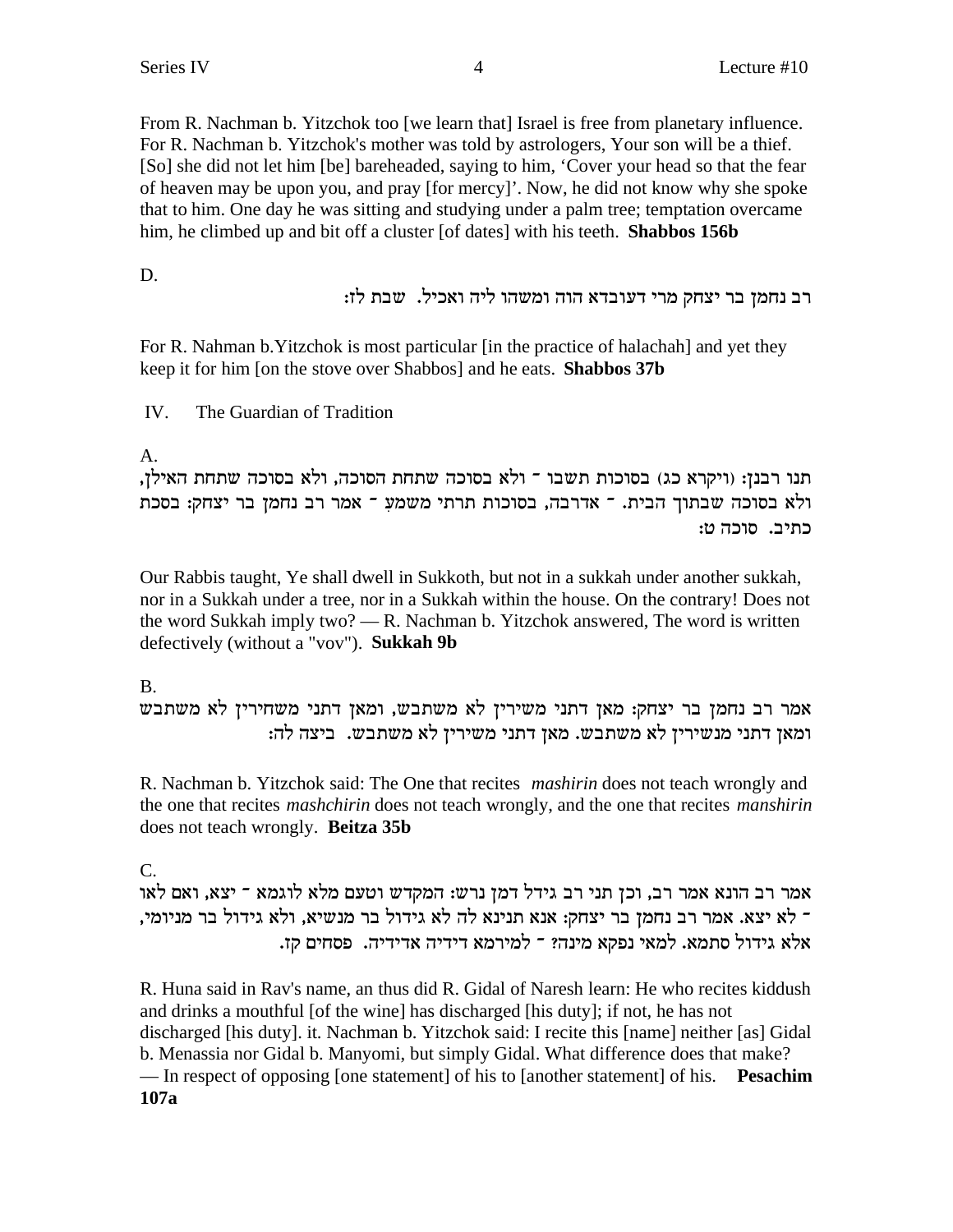D.

אמר רב נחמן בר יצחק: אנא לא רבי אבין ברבי חייא ולא רבי אבין בר כהנא, אלא רבי אבין . סתם. למאי נפקא מינה? למירמא דידיה אדידיה. קדושין מד

R. Nachman b. Yitzchok said: I [read in this story] neither R. Abin b. R. Chiya nor R. Avin b. Kahana, but simply R. Avin. What does it matter? — In proving a self-contradiction. **Kiddushin 44a**

E.

.<br>אמר רב נחמן בר יצחק: וסימנא סמך סמך. שבת סו

R. Nachman b. Yitchok observed: And the *mnemonic* is samech samech. **Shabbos 66a**

F.

,אמר ליה: אנא לא חכימאה אנא, ולא חוזאה אנא, ולא יחידאה אנא, אלא גמרנא וסדרנא אנא וכן מורין בבי מדרשא כוותי. פסחים קה:

Said he to him ( **Rav Nachman bar Yitzchok** ) to Ravina, 'I am neither a self-pretended scholar nor a visionary [i.e., story-teller] nor unique [in this ruling], **but I am a teacher and systematizer of traditions** , and they rule thus in the Beth Hamedrash as I do. **Pesachim 105b**

V. Rav Nachman bar Yitchok's Successors in Pumbedeisa

ובתר רב נחמן בר יצחק מלכו בפומבדיתא כמה גאונים. רב חמה בפום בדיתא ושכיב בשנת תרפ"ח. . . . ובתריה מלך רב זביד בפומבדיתא ושכיב בשנת תרצ"ו. ובתריה מלך רב דימי מנהרדעא ושכיב בשנת תרצ"ט. ובתריה מלך רפרם ושכיב בשנת תש"ו. ובתריה מלך .<br>רב כהנא ושכיב בשנת תשכ״ה, ובתריה מלך רב אחא בריה דרבא ושכיב בשנת תש״ל. 90 אגדרש"ג

After Rav Nachman bar Yitzchok there reigned in Pumbedeisa many Gaonim (Rosh Yeshivas). [First there was] Rav Chama in Pumbedeisa. He died in the year 377.... After him, Rav Zevid reigned in Pumbedeisa. He died in the year 385. After him, Rav Dimi of Nehardea reigned. He died in the year 388. After him, Rafram reigned. He died in the year 395. After him, Rav Kahana reigned. He died in the year 414. After him, Rav Acha bar Rava reigned. He died in the year 419. **The Letter of Rav Sherira Gaon p. 90**

VI. Rav Ashi and the Yeshiva of Masa Machasia

A.

ובכולהו אילין שני מן בתר רב פפא הוה רב אשי גאון במתא מחסיא וסתרא לבי כנשתא דבי רב ובניה כדאמרינן בהשותפין ועבד בה כמה תקנתא שפירתא וקבע להו רגלי ותענייתא דלא הויין אלא לריש גלותא ובנהרדעא ושוייה לרגלא דריש גלותא בגוה הואיל והוה מפליג ונפישא תורתו וגדולתו. והונא בר נתן דהוה ריש גלותא בהנהו יומי ומרימר ומר זוטרא דהוו בתריה כלהו היו כיפין ליה לרב אשי ושוינהו לרגליהון במתא מחסיא. . . . . וכיון דאתקינו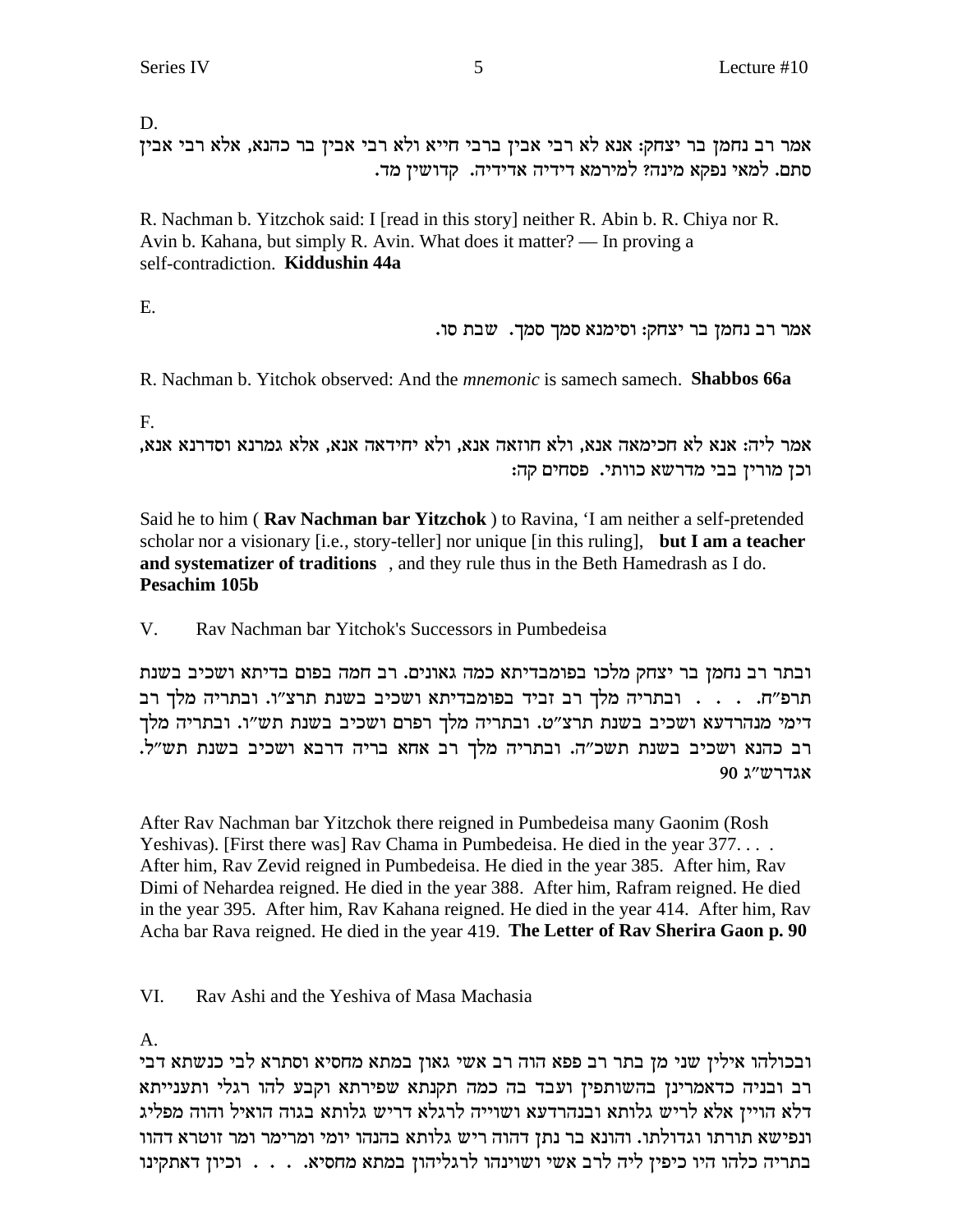רגלי דריש גלותא במתא מחסיא והוו צריכי רישותא דפומבדיתא למיזל תמן בשבת לך לך דההוא שבתא דהוה רגלא דריש גלותא ואקבעו רובא דרישי גלותא למיזל תמן. במאי דעבד רב אשי לא בטילא בתר כן כי דבטילא בשני רב יהודה ורבה ורב יוסף ואביי ורבא דלא הויא אלא חדא מתיבתא בפומבדיתא ובתר רב אשי הויין תרתי מתיבתא והיינו דאמר רב אשי 91–90 במסכת שבת אנא עבדי לה למתא מחסיא דלא אחרבה. אגרת דרב שרירא גאון

Rav Ashi was Gaon in Masa Machasia for all those years after Rav Papa. He [was responsible for] tearing down the old Synagogue that was [eventually] used as the Yeshiva and rebuilding it as it is stated in "HaShutfin" [the first chapter of Bava Basra]. He instituted many positive enactments. [Among them] he instituted convocations and fast days that [previously] only the Resh Galusa had convened in Nehardea and established that the "regel" (the convocation) of the Resh Galusa [be moved] there [to Masa Machasia]. He was [also] extraordinary in his far reaching knowledge of Torah and in his power and wealth. Huna bar Nasan was the Resh Galusa in his days. He, as well as Maraimar and Mar Zutra who followed him [as Rosh Yeshiva], were all subservient to Rav Ashi. [As a result] they instituted that [all] convocations be in Masa Machasia. Since it was instituted that the "regel" [the convocation] of the Resh Galusa should be in Masa Machasia, the Rosh Yeshiva of Pumbedeisa had to go there on Shabbos "Lech Lecha", which is the set Shabbos of the convocation of the Resh Galusa. [Thus this is how] it came to be that most of the Reshei Galusa went there [to Masa Machasia]. What Rav Ashi did [in creating a Mesivta in Masa Machasia] did not cease afterwards as it (the Yeshiva of Masa Machasi - Sura) had ceased [to function as a Mesivta] in the years of Rav Yehudah, Rabbah, Rav Yosef, Abaye, and Rava when there was but one Mesivta in Pumbedeisa. After [the time of] Rav Ashi, there remained two Mesivtas, [one in Masa Machasia and the other in Pumbedeisa]. This is what Rav Ashi meant when he said (Shabbos 11a), "I was responsibe that Masa Machasi did not become desolate." **The Letter of Rav Sherira Gaon 90-91**

B.

.מתא מחסיא, דמפקא מכרך ומפקא מכפר. כתובות ד

Masa Mechasia, which is neither a city nor a village. **Kesubos 4a**

C.

אמר להו רב משרשיא לבריה: כי בעיתו מיעל ומיגמרי קמי רבייכו, גרסו מתניתא ועלו לקמי ובייכו, וכי יתביתו קמיה חזו לפומיה, דכתיב: (ישעיהו ל) והיו עיניך רואות את מוריך, וכי גרסיתו <sup>-</sup> גרסו על נהרא דמיא, דכי היכי דמשכן מיא משכן שמעתתייכו, ותיבו אקילקלי דמתא מחסיא ולא תיבו אפדני דפומבדיתא, טב גלדנא סריא דמתא מחסיא למיכל מכותחא . דרמי כיפי, הוריות יב

R. Mesharsheya said to his sons: Whenever you intend coming in for your lesson with your master revise the subject first and then enter the presence of your master; and when you sit before him, look at his mouth, for it is written, But thine eyes shall see thy teacher. When you practice your lessons, practice them by a river of water so that as the waters advance continually, so may your acquired knowledge advance continually. Rather sit on the rubbish heap of Masa Mechasia than in the palaces of Pumbedisa. Rather eat an unsavory "gildana" (a variety of small fish) of Masa Mechasia than the kuthha (a condiment) of the lofty mansions. **Horios 12a**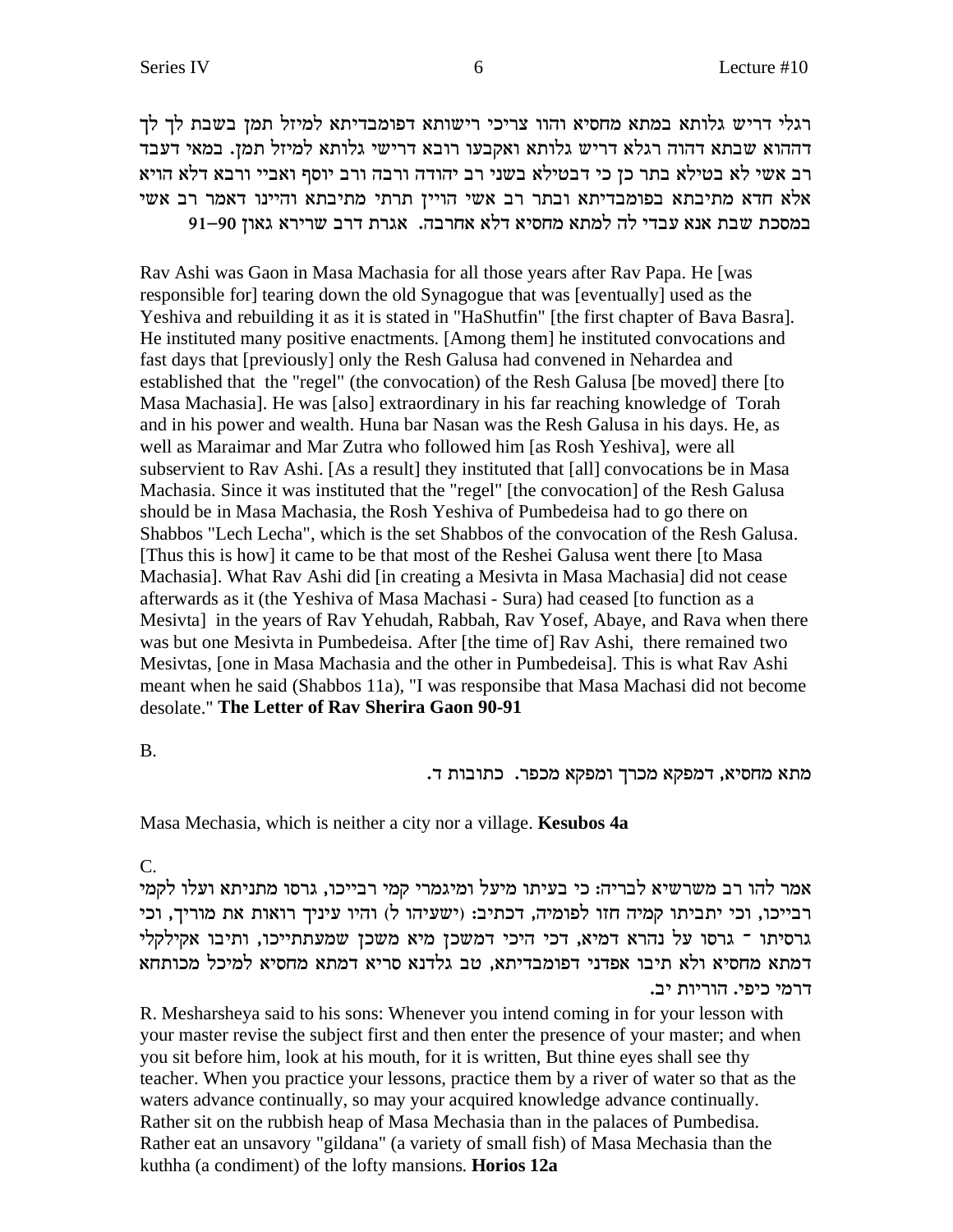#### D.

אמר ליה רבינא לרב אשי: אמר לן רב אחא מהוצל דמר שרקין ליה תנורא ביומא טבא. אמר ליה: אנן ארקתא דפרת סמכינן. ביצה לב:

Ravina said to R. Ashi: R. Aha from Hutzal told that they pasted up the oven for you, Sir, on a Festival! He replied to him: We use [the clay from] the bank of the Euphrates. **Beitza 32b**

# E.

שבקיה רב לשמואל בנהרדעא דהוא דוכתיה והוא מקום תורה ואתרחק לדוכתא דלא הוה ביה תורה והוא סורא דהיא מתא מחסיא והוו ישראל נפישי התם ואפילו אסור והתר לא הוו

ידעי ואמר רב איתיב הכא כי היכי להוי תורה בהאי דוכתא. אגרת דרב שרירא גאון 79 Rav left Shmuel in Nehardea which was his (Shmuel's) place and a place of Torah study, and distanced himself to a place that was without Torah. This was Sura which is [adjacent to] Masa Mechasia. There were many Jews there but they didn't even know [the simple laws of] that which is permitted and forbidden. Rav said: Let me settle here so that there should be Torah in this place. **The Letter of Rav Sherira Gaon pp. 79**

VII. The Prodigy

# A.

כי הוה ניחא נפשיה דרבי, אמר: היום נולד רב יהודה בבבל. דאמר מר: כשמת ר׳ עקיבא נולד , רבי, כשמת רבי נולד רב יהודה, כשמת רב יהודה נולד רבא נולד ו- משי ללמדך, שאין צדיק נפטר מן העולם עד שנברא צדיק כמותו, שנאמר: (קהלת א) וזרח השמש ובא השמש, עד שלא כבתה שמשו של עלי זרחה שמשו של שמואל הרמתי, שנאמר: : שמואל א׳ ג) ונר אלקים טרם יכבה ושמואל שוכב וגו׳. קדושין עב

When Rabbi was dying he said: Today Rav Yehudah was born in Babylon. For a Master said: When R. Akiba died, Rabbi was born; when Rabbi died, Rav Yehudah was born; when Rav Yehudah died, Rava was born; when Rava died, **R. Ashi was born.** This teaches that a righteous man does not depart from the world until [another] righteous man like himself is created, as it is said, the sun riseth and the sun goeth down: before Eli's sun was extinguished, the sun of Shmuel of Ramoth rose, as it is said, and the lamp of G-d was not yet gone out, and Shmuel was laid down [etc.]. **Kiddushin 72b**

# B.

.<br>אמר ליה רב אשי לרבא והא אמר עולא: קומץ פיגול שהעלו לגבי מזבח פקע פיגולו ממנו :מעילה ג

**Said R. Ashi to Rava** : But has not 'Ulla ruled that if the handful of [a meal-offering, which was rendered] piggul, was laid upon the altar the disqualification ceased? **Meilah 3b**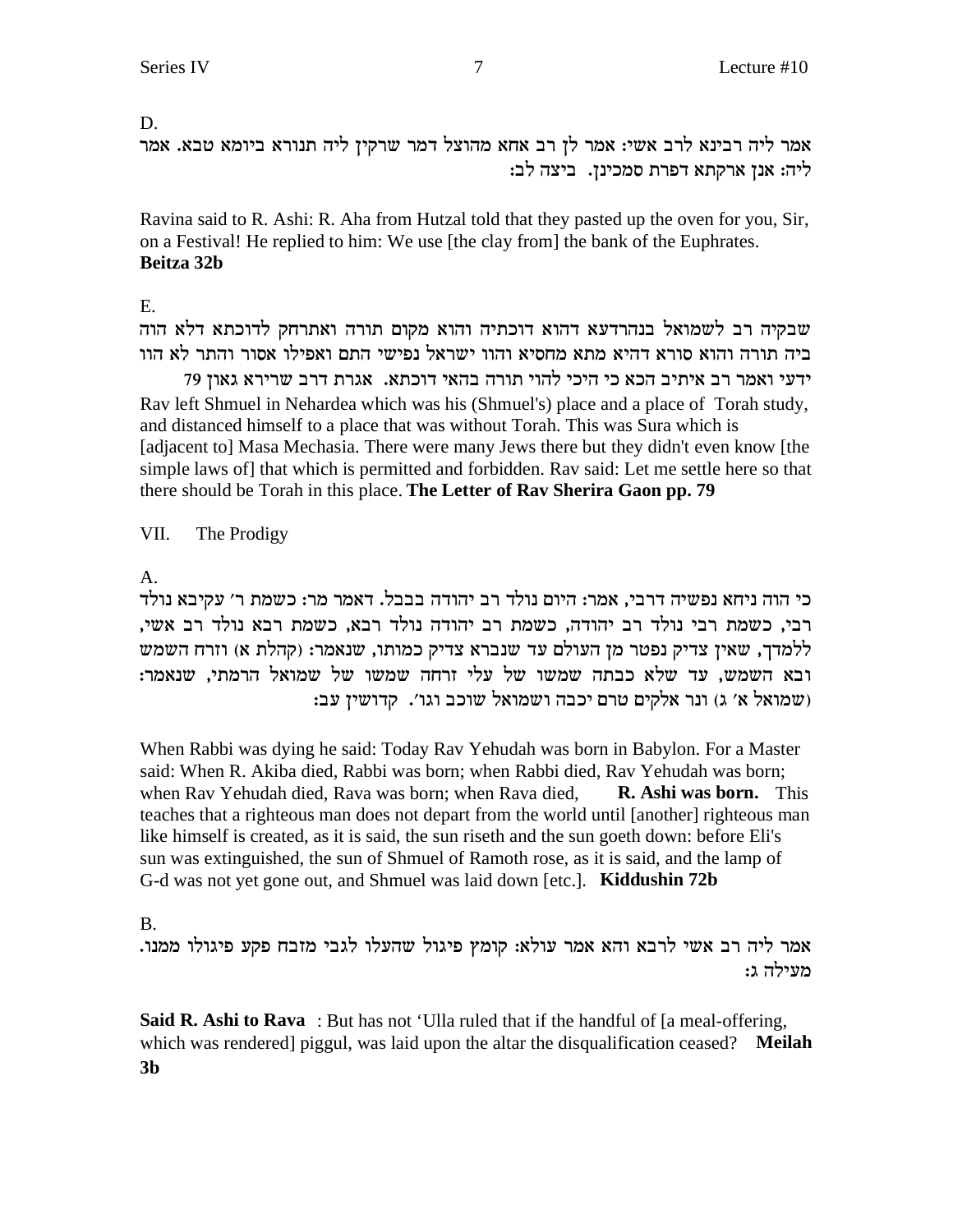$\overline{C}$ .

א״ל רב אשי למר זוטרא: מנא לך הא? דכתיב (ויקרא ז) ואם האכל יאכל מבשר זבח שלמיו פיגול יהיה, מי שפיגולו גרם לו, יצא זה שאין ־ פיגולו גרם לו אלא איסור דבר אחר גרם לו. אי הכי, איפסולי נמי לא ליפסל אמר רב נחמן בר יצחק: מידי דהוה אמחשבת הינוח, ואליבא דרבי יהודה. זבחים כז.

R. Ashi said to Mar Zutra: Whence do you know this? [Assuredly] because it is written, And if any of the flesh of his peace-offerings be at all eaten on the third day ... it shall be piggul [an abhorred thing, and the soul that eateth of it shall bear his iniquity:] [thus kare the is incurred] only where piggul causes [the prohibition of the flesh], which excludes this case, where not piggul causes it but a different interdict is the cause. If so, it should not be disqualified either? — Said R. Nachman b. Yitzchok: It is analogous to the intention of leaving [the blood] until the morrow, this being in accordance with R. Yehudah. Zevachim 27a

רב אשי הוה יתיב קמיה דמר זוטרא, איתהפכא ליה רצועה דתפילין, א"ל: לא סבר לה מר ונוייהז לבר? א"ל: לאו אדעתאי. מנחות לה:

**Once as R. Ashi was sitting before Mar Zutra** the strap of his tefillin twisted round, whereupon Mar Zutra said to him, Is not the Master of the opinion that their ornamentation should be on the outside? He replied, [Yes, but] I did not notice it. **Menachos 35b** 

 $D<sub>1</sub>$ 

אמר רב אשי, לדידי אמר לי רב פפא: כי שרא רב הונא בר חיננא אפי׳ בגופז. עבודה זרה מ.

**R. Ashi said: R. Papa told me** that R. Huna b. Chinnena even allowed the fish to be eaten. Avodah Zarah 40a

E.

אמר רב אשי: ־ כי הוינן בי רב פפי הוה מקדש לן, וכי הוה אתי אריסיה מדברא הוה מקדש להו. ראש השנה כט:

**R.** Ashi said: When we were at the house [or Yeshiva] of R. Papi, he used to say the sanctification for us, and when his tenants came from the fields he used to make the sanctification for them. Rosh HaShanah 29b

 $F_{\cdot}$ 

אמר ליה רב פפא לרבא: לדידך, שלישי דפרשת קדושים תהיו מאי דרשת ביה? ההוא מיבעי ליה למקום שיהא משולש, בדם בבשר ובאימורין. תיפוק לי מקרא קמא אם האכל יאכל, מדאפקיה רחמנא בלשון שלישי אמר רב אשי: אמריתה לשמעתא קמיה דרב מתנה, א"ל. זבחים כט.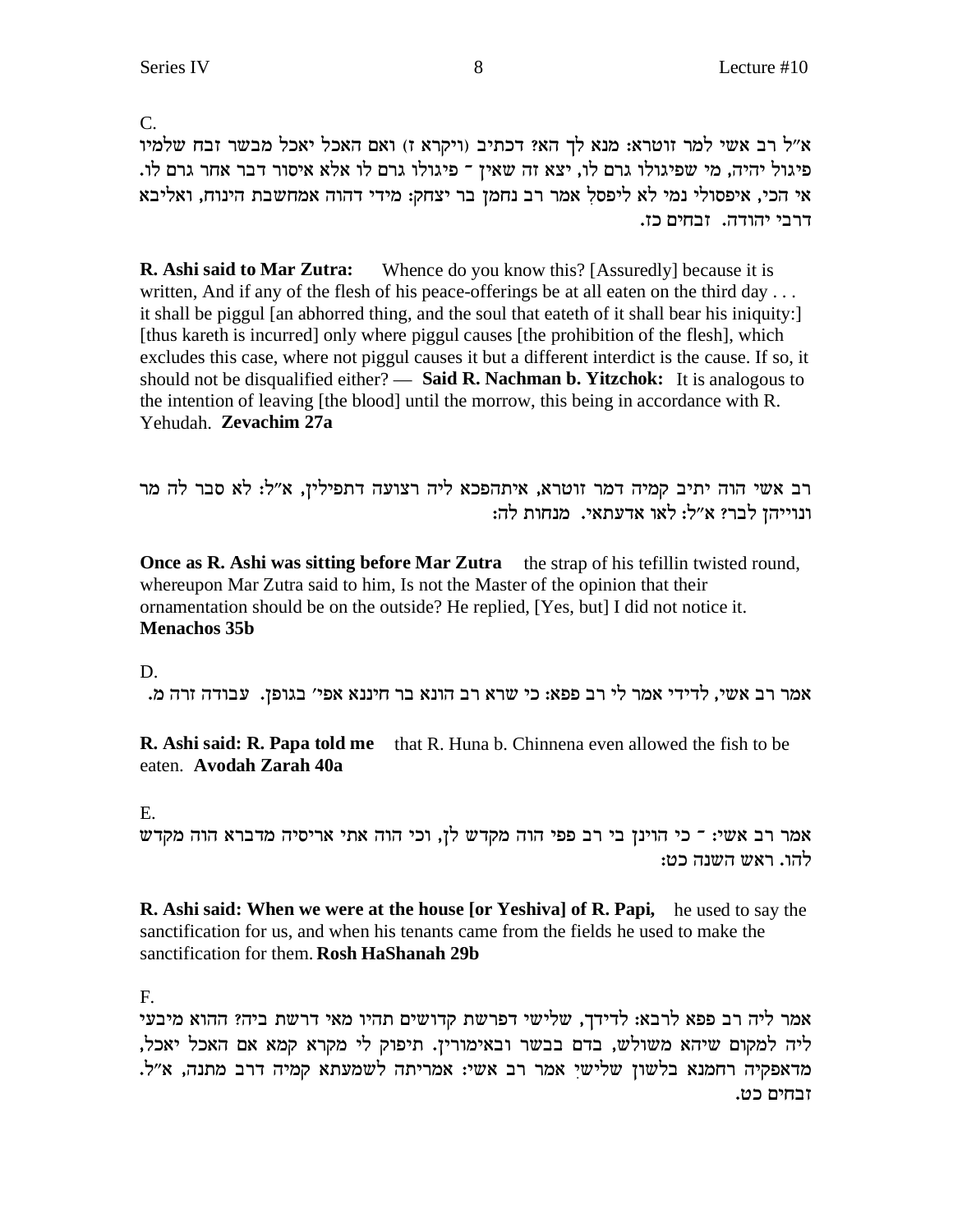R. Papa said to Rava: According to you. . . . Said **R. Ashi: I reported this discussion before R. Mattenah**, whereupon he answered me: **Zevachim 29a**

G.

.<br>אמר רב אשי: כי ־ הוינן בי עולא איבעי לן: סנהדרין כח

**R. Ashi said: While we were at the Yeshiva of [Rav] 'Ulla** , the question was raised by us: **Sanhedrin 28a**

H.

:אמר רב אשי: חזינא ליה לרב כהנא דנקיט תרתי ובצע חדא. ברכות לט

### **R. Ashi said: I have observed R. Kahana** take two and break one. **Berachos 39b**

, אמר רב אשי: חזינא ליה לרב כהנא, כי איכא צערא בעלמא <sup>-</sup> שדי גלימיה ופכר ידיה ומצלי אמר: כעבדא קמי מריה. כי איכא שלמא <sup>-</sup> לביש ומתכסי ומתעטף ומצלי, אמר: הכון לקראת .אלקיך ישראל. שבת י

**R. Ashi said: I saw R. Kahana** , when there was trouble in the world, removing his cloak, clasp his hands, and pray, saying, '[I pray] like a slave before his master.' When there was peace, he would put it on, cover and enfold himself and pray, quoting, 'Prepare to meet thy G-d, O Israel.'**Shabbos 10a**

.<br>אמר רב אשי: חזינא ליה לרב כהנא דקאמר להו לכולהו אכסא דקדושא. סוכה מו

**R. Ashi stated, I observed that R. Kahana** recited all of them over the cup of Sanctification (Kiddush). **Sukkah 46a**

I.

: אמר רב אשי: אמריתא לשמעתא קמיה דרב כהנא. חולין יא

### **R. Ashi added: I put forward this argument to R. Kahana. Chullin 11b**

J.

, בעא מיניה רב אשי מאמימר: מהו לכחול את העין ביום טוב? היכא דאיכא סכנה, כגון רירא דיצא, דמא, דמעתא, וקדחתא, ותחלת אוכלא <sup>-</sup> לא מבעיא לי, דאפילו בשבת שרי. כי .<br>המבעיא לי ־ סוף אוכלא, ופצוחי עינא, מאי? ־ אמר ליה: אסור. ביצה כב

**R. Ashi asked Amemar** : May one [medically] paint the eyes on a Festival? When there is a danger, for example of discharge, pricking [pain], congestion, watering, inflammation or the first stages of sickness, I do not ask, for [then] it is permissible even on the Sabbath;I only ask when the sickness is almost cured and it [the painting] is only to give brightness to the eyes: What is the law? — He replied: It is forbidden. **Beitza 22a**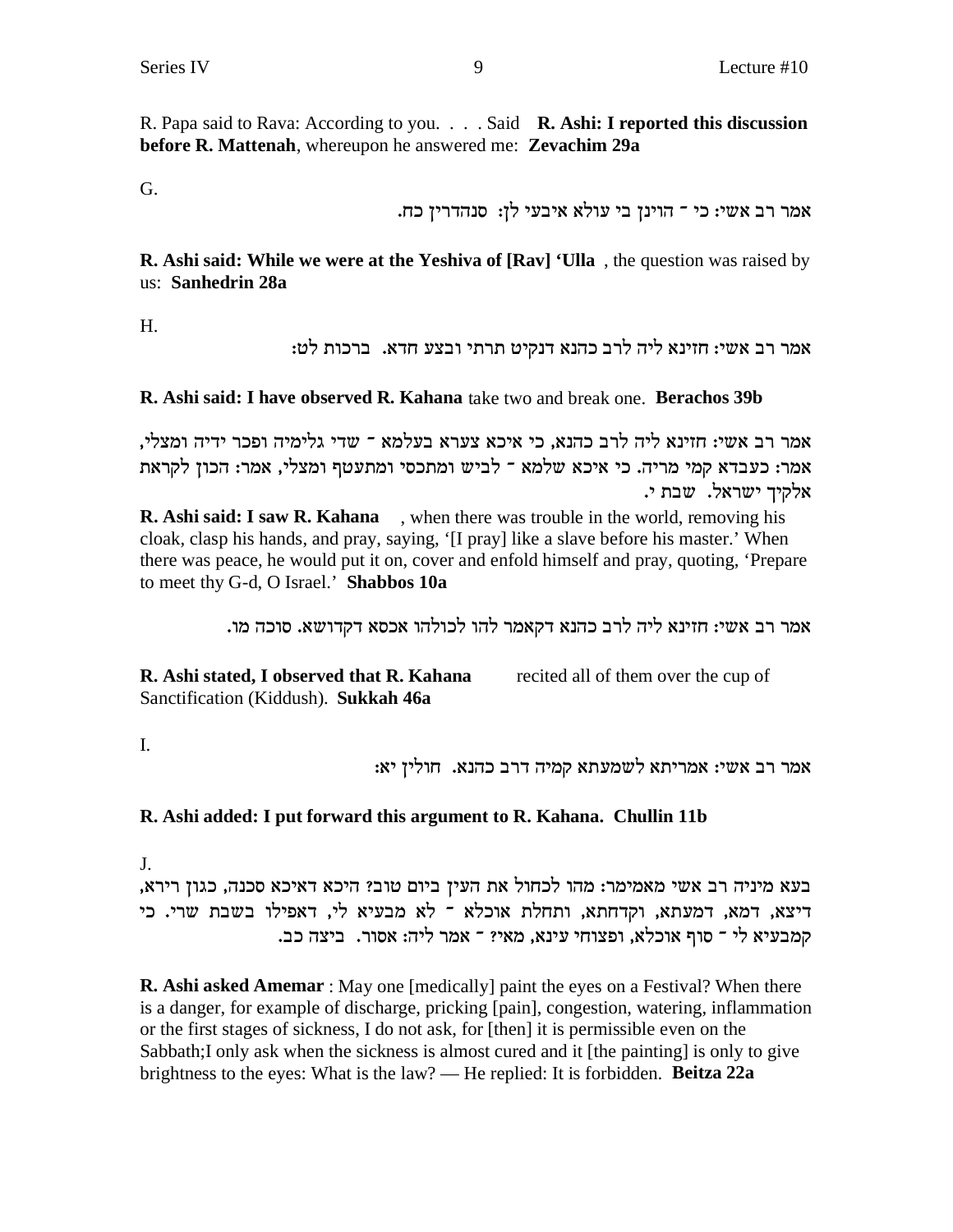K. אמימר ורב אשי ־ משו, מר זוטרא ־ לא משא. אמרו ליה: לא סבר לה מר להא דאמר רב ש. מעת ברדא שרי? ־ אמר להו רב מרדכי: בר מיניה דמר, דאפילו בחול נמי לא סבירא ליה :ש בת $w$ 

**Amemar, Mar Zutra, and R. Ashi** were sitting, when barda was brought before them. Amemar and R. Ashi washed [their hands therewith]; Mar Zutra did not. Said they to him, Do you not accept R. Shesheth's ruling that barda is permitted? R. Mordecai answered them: Exclude the Master [Mar Zutra], who does not hold it [permitted] even on weekdays. **Shabbos 50b**

אמימר ומר זוטרא ורב אשי הוו יתבי בסעודה, וקאי עלייהו רב אחא בריה דרבא. אמימר בריך על כל כסא וכסא, ומר זוטרא בריך אכסא קמא ואכסא בתרא, רב אשי בריך אכסא קמא ותו לא בריך. אמר להו רב אחא בר רבא: אנן כמאן נעביד? פסחים קג:

**Amemar and Mar Zutra and R. Ashi** were sitting at a meal and R. Aha the son of Rava waited on them. Amemar recited a separate blessing for each cup; Mar Zutra recited a blessing over the first cup and over the last cup; [but] R. Ashi recited a blessing over the first cup and no more. **Pesachim 103b**

אמר רב אשי, אמר לי הונא בר נתן: זימנא חדא הוה קאימנא קמיה דאיזגדר מלכא, והוה מדלי לי המיינאי ותיתייה ניהליה, ואמר לי: (שמות יט) ממלכת כהנים וגוי קדוש כתיב בכו. כי .hi אתאי קמיה דאמימר, א"ל: אקיים בך (ישעיהו מט) והיו מלכים אומניך. זבחים יט

**R. Ashi** said: **Huna b. Nasan told me** , I was once standing before **King Yezdegerd (I who ruled from 399-421)** ; my girdle lay high up, whereupon he pulled it down, observing to me, It is written of you. [And ye shall be unto Me] a kingdom of priests and a holy nation. When I came before **Amemar** he said to me: The text, 'And kings shall be thy fosterfathers' has been fulfilled in you. **Zevachim 19a**

### $L$

רב אשי חזא בה תיוהא בכנישתא דמתא מחסיא, סתריה ועייל לפוריי׳ להתם, ולא אפקיה עד .<br>דמתקין ליה שפיכי. בבא בתרא ג:

R. Ashi, who, observing cracks in the synagogue of Masa Mehasia, had it pulled down. He then took his bed there and did not remove it until the very gutters [of the new building] had been completed. **Bava Basra 3b**

### M.

. רב אשי כי הוו מייתי טרפתא לקמיה, מייתי עשרה טבחי ממתא מחסיא ומותיב קמיה, אמר : כי היכא דנימטיין שיבא מכשורא. הוריות ג

When an animal suffering from an organic disease was brought before R. Ashi he used to bring together ten ritual slaughterers of Masa Mechasia and made them sit down before him, saying, 'In order that each of us might receive only a chip of the beam'. **Horiyos 3b**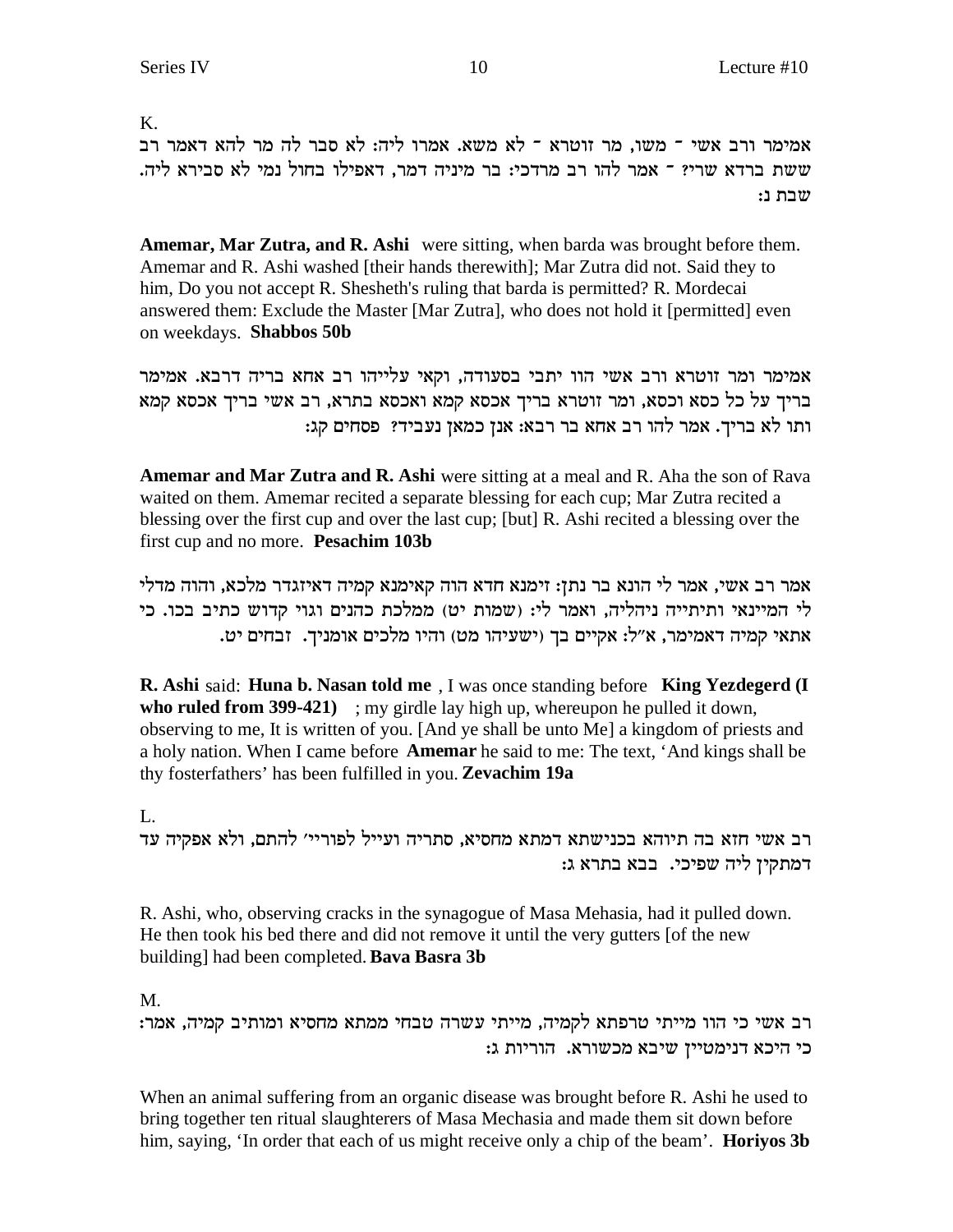VIII. The Glory of Masa Machasia

A.

הנכנס לאגם בחלום ־ נעשה ראש ישיבה. . . אמר רב אשי: אנא עיילית לאגמא, ותלאי טבלא ונבחי בה נבוחי. ברכות נז.

If one dreams that he walks into a marsh, he will become the head of an academy. . . R. Ashi said: I dreamt that I went into a marsh and carried a drum and made a loud noise with it. Berachos 57a

# **B.**

אמר רב אחא בריה דרבא, אף אני אומר: מימות רבי ועד רב אשי לא מצינו תורה וגדולה במקום אחד. ולא? והא הוה הונא בר נתן שאני הונא בר נתן, דמיכף הוה כייף ליה לרב אשי. גיטין נט.

R. Acha son of Rava said: I too say that between Rabbi and R. Ashi there was no-one who was supreme both in Torah and in worldly affairs. Is that so? Was there not Huna b. Nasan [with him]? — We do not count Huna b. Nasan because he used to defer to R. Ashi. Gittin 59a

# $C_{\cdot}$

ונהג רב אשי רשוותא במתיבתיה קרוב לשתין שנין. והיינו דאמרינן בפרק מי שמת [אמר רבינא] מהדורא קמא דרב אשי אמר לן: הכי [ראשון קנה] מהדורא בתרא דרב אשי אמר לן: באנפי אוחרי [יחלוקו] (בבא בתרא קנז:) . דהכי תקינו רבנן למתני בכל שתא ושתא תרתין מסכייתא הן יסר והן יתר דהדר תלמודא כוליה בתלתין שנין. וכיון דרב אשי מלך לקרוב לשתין שנין הוו הכי תרי מהדורי ושכיב בשנת תשל"ח 49–49

Rav Ashi reigned as head of the Mesivta for close to sixty years. [With this we can understand] what is meant in chapter "Mi SheMais" (Bava Basra 157b): [Ravina said:] In the first cycle through the Talmud, R. Ashi taught us one way (that the first creditor acquired the right over the land); [however, in] the second cycle, R. Ashi taught us another way (that the land was to be divided). This is based on the fact that the Rabbis instituted that two tractates of the Talmud would be learned every year, whether they be large or small [tractates]. Therefore, the Talmud was completed every thirty years. Since Ray Ashi reigned close to sixty years there were two cycles. **He died in the year 427** C.E. The Letter of Rav Sherira Gaon pp. 93-94

 $D_{\cdot}$ 

כי הוו מיפטרי רבנן מבי אביי, ואמרי לה מבי רב פפא, ואמרי לה מבי רב אשי ־ הוו פיישי מאתן רבנן וקרו נפשייהו יתמי דיתמי. כתובות קו.

When [the main body of] Rabbis departed from the school of Abaye (others say, From the school of R. Papa, while still others say, From the school of R. Ashi) there remained two hundred Rabbis, and these described themselves as orphans of the orphans. **Kesubos 106a**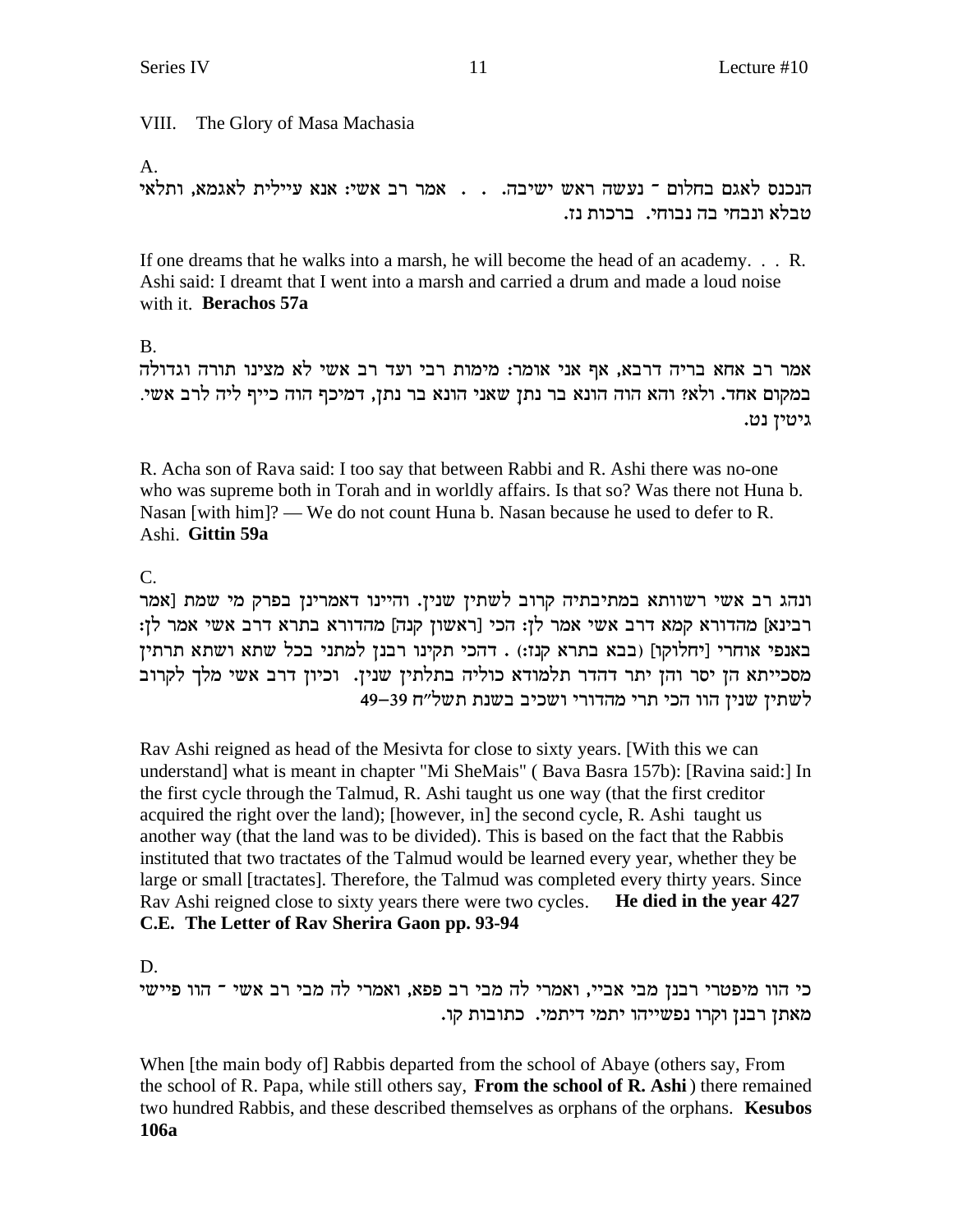E.

אמר רב אשי: בני מתא מחסיא אבירי לב נינהו, דקא חזו יקרא דאורייתא תרי זמני בשתא ולא קמגייר גיורא מינייהו. ברכות יז:

R. Ashi said: The people of Masa Mechasia are 'stout-hearted', for they see the glory of the Torah twice a year, and never has one of them been converted. Berachos 17b

 $IX.$ The Death of Rav Ashi

 $A_{\cdot}$ 

אמר ליה רב אשי לבר קיפוק: ההוא יומא מאי אמרת? אמר ליה, אמינא: אם בארזים נפלה שלהבת ־ מה יעשו איזובי קיר, לויתן בחכה הועלה מה יעשו דגי רקק, בנחל שוטף נפלה חכה מה יעשו מי גבים. אמר ליה בר אבין: חס ושלום דחכה ושלהבת בצדיקי אמינא. ומאי אמרת? אמינא: בכו לאבלים ולא לאבידה, שהיא למנוחה ואנו לאנחה. חלש דעתיה עלייהו, ואתהפוך כרעייהו. ההוא יומא לא אתו לאספודיה. והיינו דאמר רב אשי: לא בר קיפוק חליץ, ולא בר אבין חליץ. מועד קטן כה:

Said R. Ashi to Bar-Kipok, What would you say on such a day [about me]? He responded thus: 'If a flame among the Cedars fall, what avails the hyssop on the wall? If Leviathan by hook be hauled to land, what hope have fishes of a shallow strand? If fish in rushing stream by hook be caught, what death may in marshy ponds be wrought!' Said Bar Abin to him: '[G-d] forfend that I should talk of "hook" or "flame" in connection with the righteous'. Then what would you say? — I should say: 'Weep ye for the mourners not for what is lost: He found him rest; 'tis we are let distressed'. R. Ashi was' offended with them, and their feet were turned. On that day [of R. Ashi's demise] they did not come to make a lament for him, and that is what R. Ashi had said: 'Neither is Bar-Kipok nor Bar-Abin fit to do "chalitza". Moed Katan 25b

 $B<sub>1</sub>$ 

רב אשי איתחזי ליה בשוקא, אמר ליה: איתרח לי תלתין יומין, ואהדרי לתלמודאי. דאמריתו: אשרי מי שבא לכאן ותלמודו בידו. ביום תלתין אתא, אמר ליה: מאי כולי האי? ־ קא דחקא רגליה דבר נתן, ואין מלכות נוגעת בחבירתה אפילו כמלא נימא. מועד כח.

R. Ashi caught sight of him in the market place. Quoth he: 'Grant me thirty days' respite and I shall revise my studies, inasmuch as you say [in Heaven above]: "Happy he that cometh hither [to Heaven] bringing his learning ready with him".' he came [again] on the thirtieth day; quoth he, 'What is the urgency?' He replied: R. Huna b. Nathan is close on your heels and, 'No sovereignty encroaches upon the sphere of another even to a hair's breadth'. Moed Katan 28a

 $X_{-}$ The Generation of Rav Ashi's Disciples

 $A_{\cdot}$ 

רבינא סר סכינא בבבל. אמר ליה רב אשי: מאי טעמא עבד מר הכי? ־ אמר ליה: והא רב המנונא אורי בחרתא דארגז בשני דרב חסדא. ־ אמר ליה: לאו אורי אתמר. אמר ליה: אתמר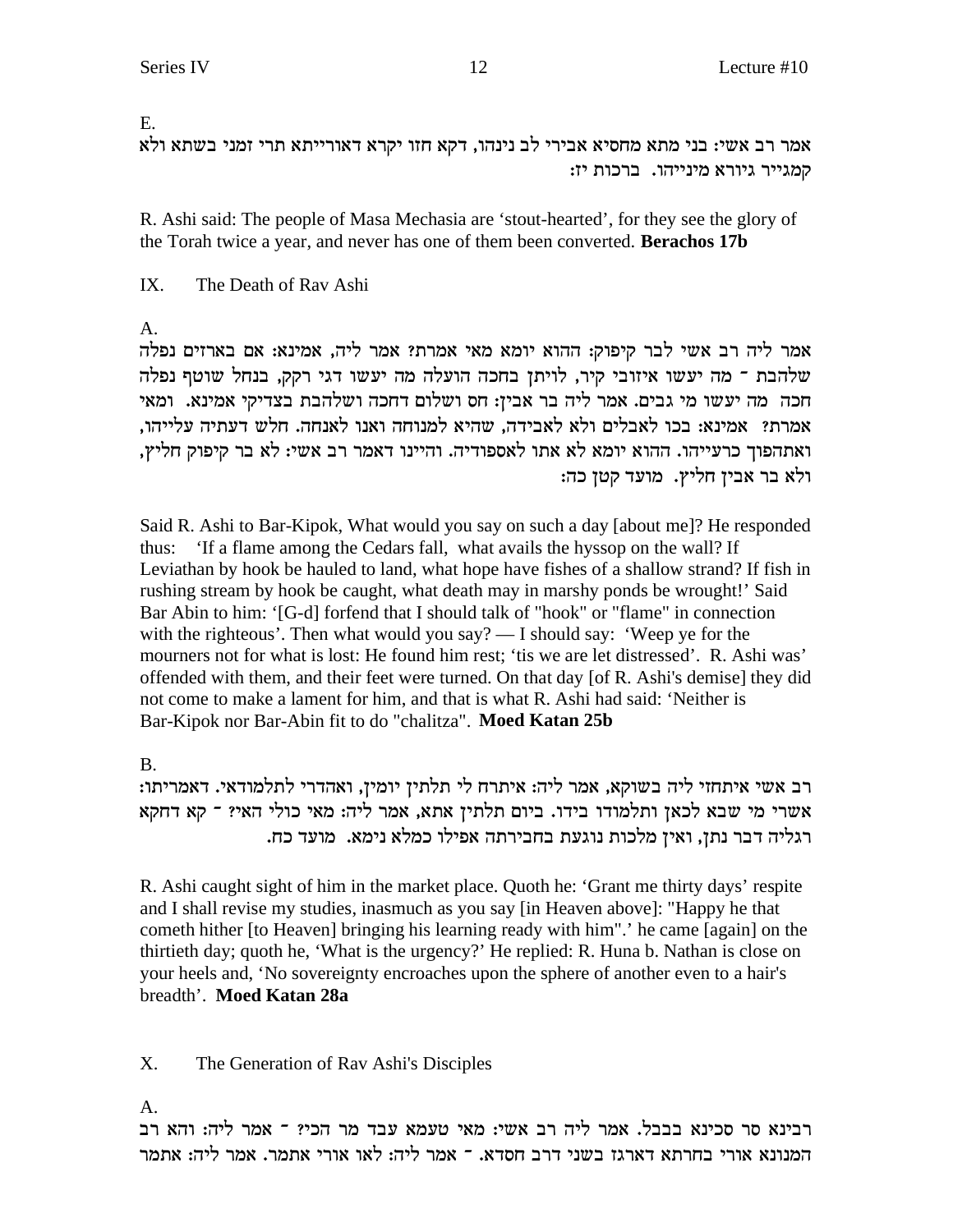, אורי, ואתמר לא אורי. בשני דרב הונא רביה <sup>-</sup> הוא דלא אורי, ואורי בשני דרב חסדא . דתלמיד חבר דיליה הוה. ואנא נמי, תלמיד חבר דמר אנא. עירובין סג

**Ravina** examined the slaughterer's knife in Babylon. Said R. Ashi to him, 'Why does the Master act in this manner?' 'Did not,' the other replied: 'R. Hamnuna decide legal points at Harta di Argiz during the lifetime of R. Chisda?' 'It was stated', the first retorted: 'that he did not decide legal points'. 'The fact is', the other replied: 'that one statement was made that he did decide legal points while another was that he did not do so, and the explanation is that only during the lifetime of his Master R. Huna did he decide no legal points but during the lifetime of R. Chisda, who was both his colleague and disciple, he did decide legal points, and **I too am the Master's colleague as well as disciple'** . **Eiruvin 63a**

רבינא [נאסף] בשנת תשל"ג. סדר תנאים ואמוראים

# **Ravina died in the year 422 C.E.**

B.

ומלך בתריה במתא מחסיא [סורא] רב יימר [מרימר] ונח נפשיה בשנת תשמ״ג. ובתריה רב .אידי בר אבין ושכיב בשנת תשס"ג. ובתריה רב נחמן בר רב הונא. ושכיב בשנת תשס"ו 49 אגרש"ג

Mareimar reigned after Rav Ashi in Masa Machasia. He died in the year 432. After him Rav Idi bar Avin reigned. He died in the year 452. After him, Rav Nachman bar Rav Huna reigned. He died in the year 455. **The Letter of Rav Sherira Gaon pp. 94**

C.

.<br>ומלך במחסיא רב טביומי דהוא מר בר רב אשי ושכיב בשנת תשע״ט במוצאי יום כפורים my

Rav Taviumi, who is also known as Mar bar Rav Ashi, reigned in Masa Machasia [after Rav Nachman bar R. Huna]. He died in the year 468. **Ibid.**

.<br>א״ר יוחנן: מיום שחרב בית המקדש, ניטלה נבואה מן הנביאים וניתנה לשוטים ולתינוקות לשוטים ־ מאי היא? כי הא דמר בר רב אשי דהוה קאי ברסתקא דמחוזא, שמעיה לההוא שוטה דקאמר: ריש מתיבתא דמליך במתא מחסיא ־ טביומי חתים. אמר: מאן חתים טביומי ברבנן? אנא, שמע מינה לדידי קיימא לי שעתא. קם אתא. אדאתא אימנו רבנן לאותביה לרב .<br>אחא מדפתי ברישא. כיון דשמעי דאתא, שדור זוגא דרבנן לגביה לאימלוכי ביה, עכביה הדר שדור זוגא דרבנן אחרינא, עכביה גביה, עד דמלו בי עשרה, שמח פתח הוא ותנא ודרש, לפי שאין פותחין בכלה פחות מעשרה. קרי רב אחא אנפשיה: כל המריעין  $:$ לו ־ לא במהרה מטיבין לו, וכל המטיבין לו ־ לא במהרה מריעין לו. בבא בתרא יב

R. Yochanan said: Since the Temple was destroyed, prophecy has been taken from prophets and given to fools and children. How given to fools? — The case of Mar son of R. Ashi will illustrate. He was one day standing in the marketplace of Machuza when he heard a certain lunatic exclaim: The man who is to be elected head of the Academy in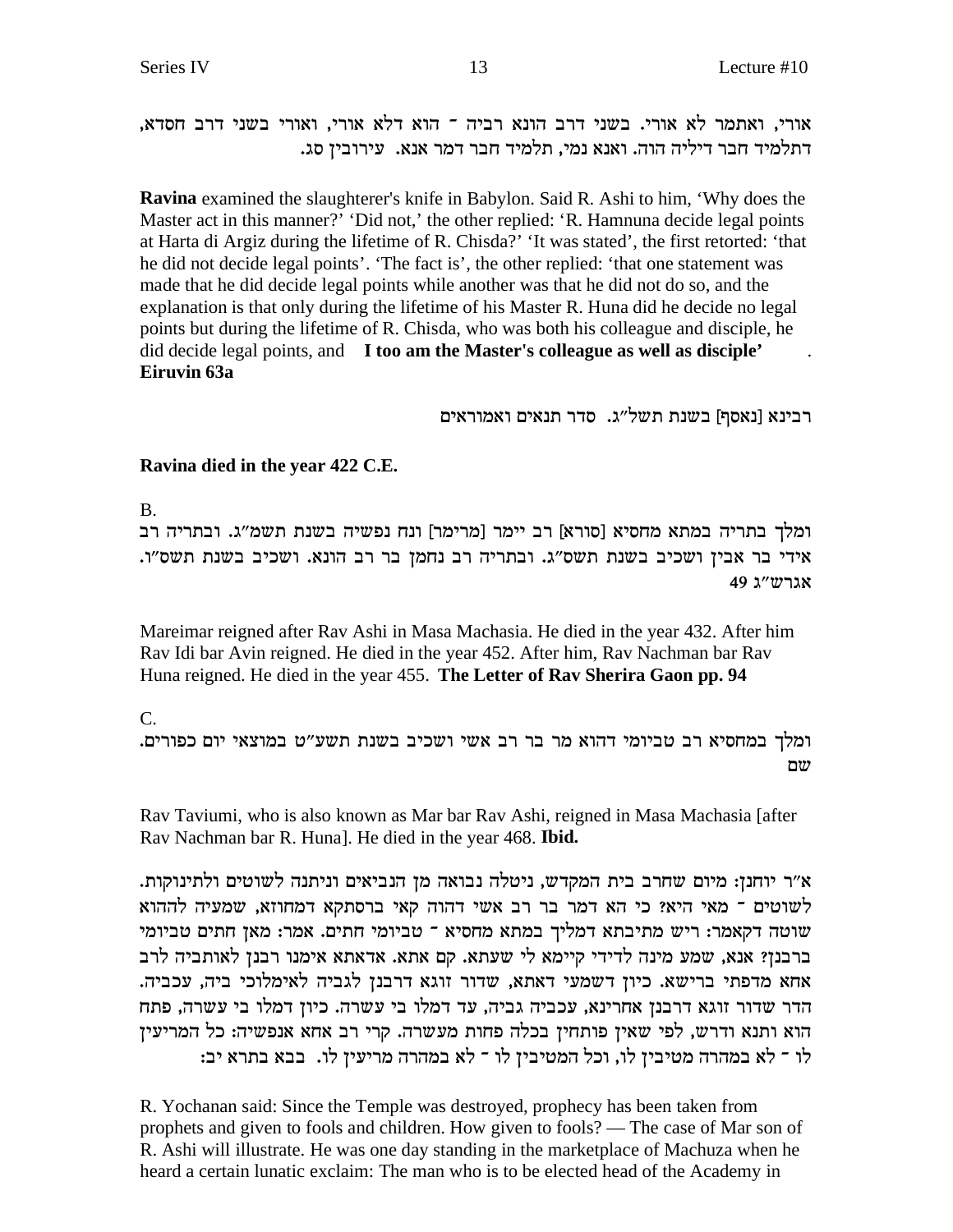Masa Mechasia signs his name Taviumi. He said to himself: Who among the Rabbis signs his name Taviumi? I do. This seems to show that my lucky time has come. So he quickly went to Masa Mechasia. When he arrived, he found that the Rabbis had voted to appoint R. Acha of Difti as their head. When they heard of his arrival, they sent a couple of Rabbis to him to consult him. He detained them with him, and they sent another couple of Rabbis. He detained these also, [and so it went on] until the number reached ten. When ten were assembled, he began to discourse and expound the Oral Law and the Scriptures, [having waited so long] because a public discourse [on them] should not be commenced if the audience is less than ten. R. Acha applied to himself the saying: If a man is in disfavor [with Heaven] he does not readily come into favor, and if a man is in favor he does not readily fall into disfavor. **Bava Basra 12b**

D.

```
ובתריה רבה תוספאה ושכיב בשנת תשפ״ה. ובארבע בשבא דהוא י״ג כסליו דשנת תשפ״ו
   59 שכיב רבינא בריה דרב הונא דהוא סוף הוראה. אגרת דרב שרירא גאון
```
And after him reigned Rabbah Tospheah. He died in the year 474. On Wednesday on the thirteenth of Kislev, in the year **474**, was the death of Ravina bar Rav Huna who was the last of the true authorities of the Talmud. **The Letter of Rav Sherira Gaon p. 95**

XI. The End of the Talmudic Era

רבי ורבי נתן סוף משנה, רב אשי ורבינא סוף הוראה. וסימנך: (תהלים ע"ג) עד אבוא אל .מקדשי אל אבינה לאחריתם. בבא מציעא פו

Rabbi and R. Nasan conclude the Mishnah, **R. Ashi and Ravina conclude [authentic] teaching [or Talmud]** , and a sign thereof is the verse, Until I went to the sanctuary of God; then understood I (dpia`) their end.' **Bava Metzia 86a**